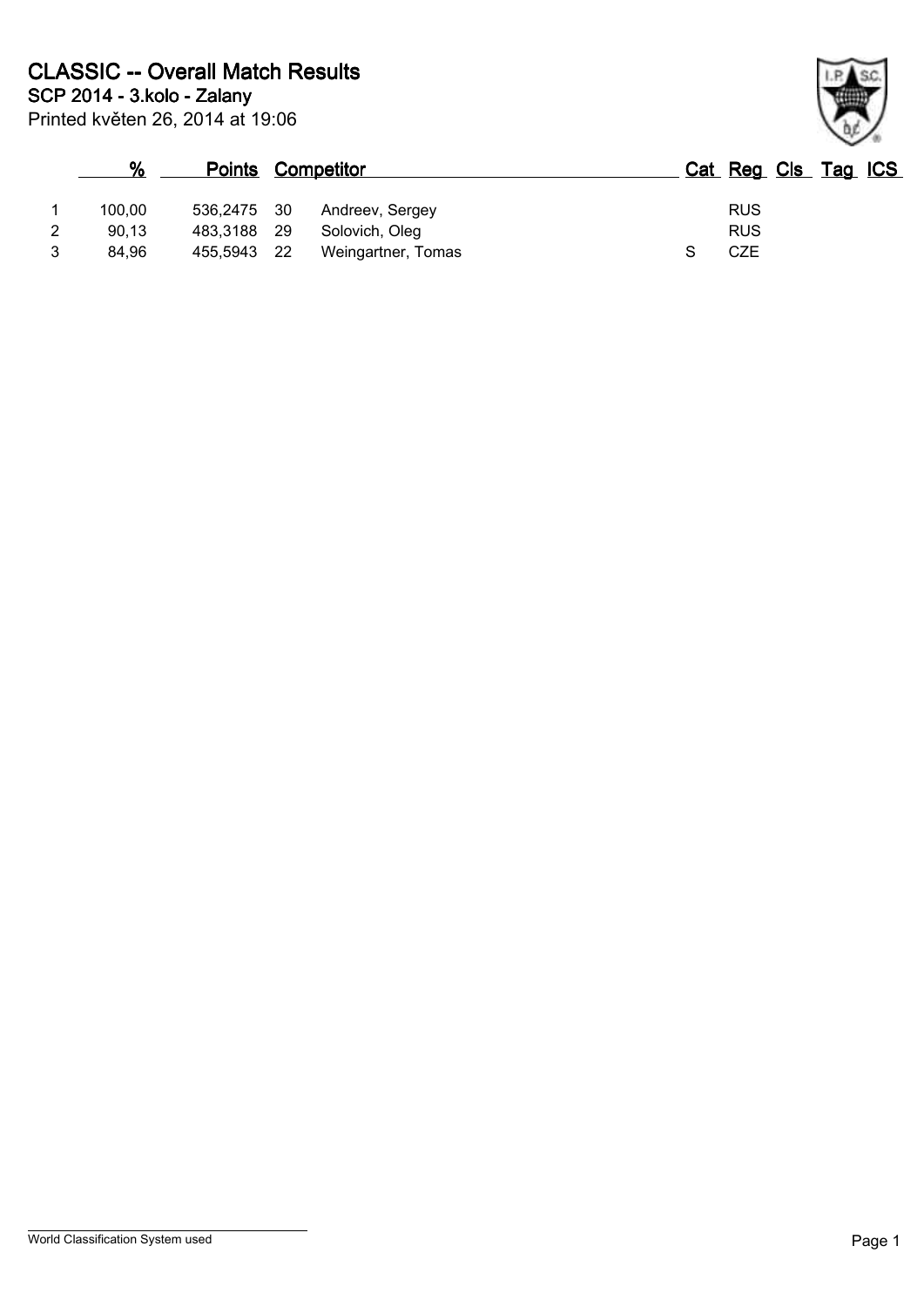|   | %      |            |    | <b>Points Competitor</b> |  | Cat Reg Cls Tag ICS |  |  |
|---|--------|------------|----|--------------------------|--|---------------------|--|--|
|   | 100,00 | 525.1841   |    | Rataj, Jan               |  | CZE                 |  |  |
| 2 | 93.18  | 489.3847   | 44 | Sustr. Milos             |  | <b>CZE</b>          |  |  |
| 3 | 90,65  | 476.1040   | 65 | Kolar, Milan             |  | <b>CZE</b>          |  |  |
| 4 | 74.92  | 393,4936 9 |    | Novotny, Jaroslav        |  | CZE                 |  |  |

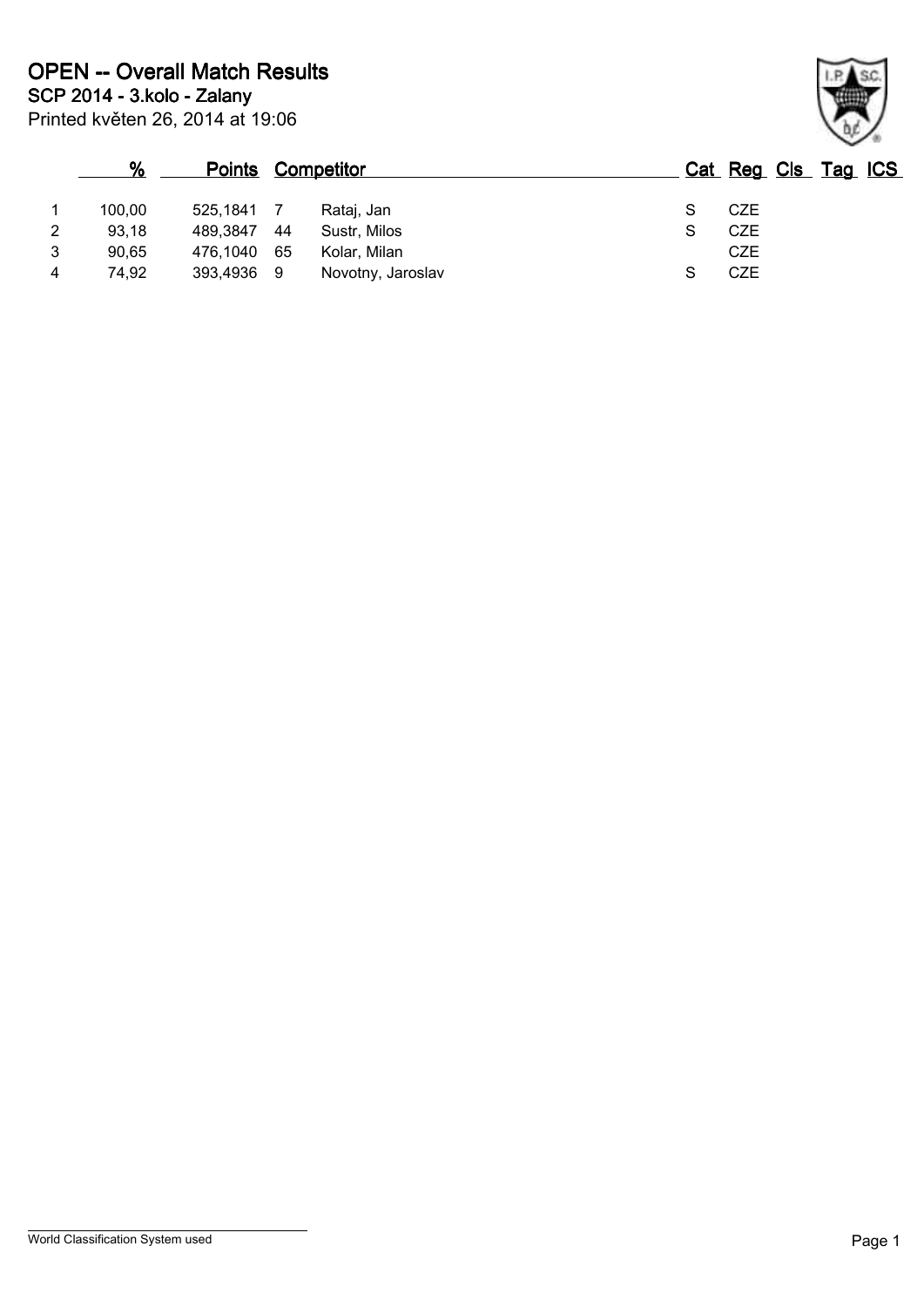**SCP 2014 - 3.kolo - Zalany PRODUCTION -- Overall Match Results**

|  |  |  | Printed květen 26, 2014 at 19:06 |  |
|--|--|--|----------------------------------|--|

|                | %      |          |    | <b>Points Competitor</b> | Cat Reg Cls Tag ICS |
|----------------|--------|----------|----|--------------------------|---------------------|
| 1              | 100,00 | 545,0000 | 75 | Liehne, Zdenek           | <b>CZE</b>          |
| $\overline{2}$ | 88,14  | 480,3364 | 37 | Stryc, Michael           | <b>CZE</b>          |
| 3              | 78,66  | 428,7065 | 46 | Hvizdala, Marek          | <b>CZE</b>          |
| 4              | 74,45  | 405,7415 | 31 | Louda, Vratislav         | <b>CZE</b>          |
| 5              | 73,95  | 403,0165 | 47 | Frolik, Tomas            | <b>CZE</b>          |
| 6              | 72,78  | 396,6405 | 40 | Krcal, Jan               | <b>CZE</b>          |
| 7              | 70,58  | 384,6852 | 57 | Rosenberg, Tomas         | <b>CZE</b>          |
| 8              | 70,13  | 382,1984 | 66 | Svoboda, Petr            | <b>CZE</b>          |
| 9              | 65,37  | 356,2479 | 64 | Bahensky, Michael        | <b>CZE</b>          |
| 10             | 64,57  | 351,9060 | 68 | Jesensky, Daniel         | <b>CZE</b>          |
| 11             | 64,56  | 351,8697 | 43 | Beranek, Jiri            | <b>CZE</b>          |
| 12             | 63,19  | 344,3584 | 58 | Manolevski, Michael      | <b>CZE</b>          |
| 13             | 63,03  | 343,5239 | 8  | Kysela, Milos            | <b>CZE</b>          |
| 14             | 62,16  | 338,7724 | 13 | Horky, Pavel             | <b>CZE</b>          |
| 15             | 61,24  | 333,7605 | 18 | Körner, Stanislav        | <b>CZE</b>          |
| 16             | 59,83  | 326,0559 | 42 | Censky, Tomas            | <b>CZE</b>          |
| 17             | 54,33  | 296,0771 | 38 | Stryc, Dan               | <b>CZE</b>          |
| 18             | 49,49  | 269,6994 | 70 | Moravec, Jan             | <b>CZE</b>          |
| 19             | 47,51  | 258,9304 | 71 | Mladek, Petr             | <b>CZE</b>          |
| 20             | 46,61  | 254,0435 | 35 | Kuzel, Zdenek            | <b>CZE</b>          |
| 21             | 46,36  | 252,6756 | 80 | Pilnacek, Vit            | <b>CZE</b>          |
| 22             | 45,66  | 248,8693 | 39 | Svec, Stanislav          | <b>CZE</b>          |
| 23             | 44,36  | 241,7647 | 36 | Behensky, Filip          | CZE                 |

 43,74 238,3920 72 Starcevic, Miroslav CZE 40,67 221,6589 69 Lukes, Dalibor CZE 26 40,03 218,1425 54 Koudelka, Jaroslav jun. J CZE

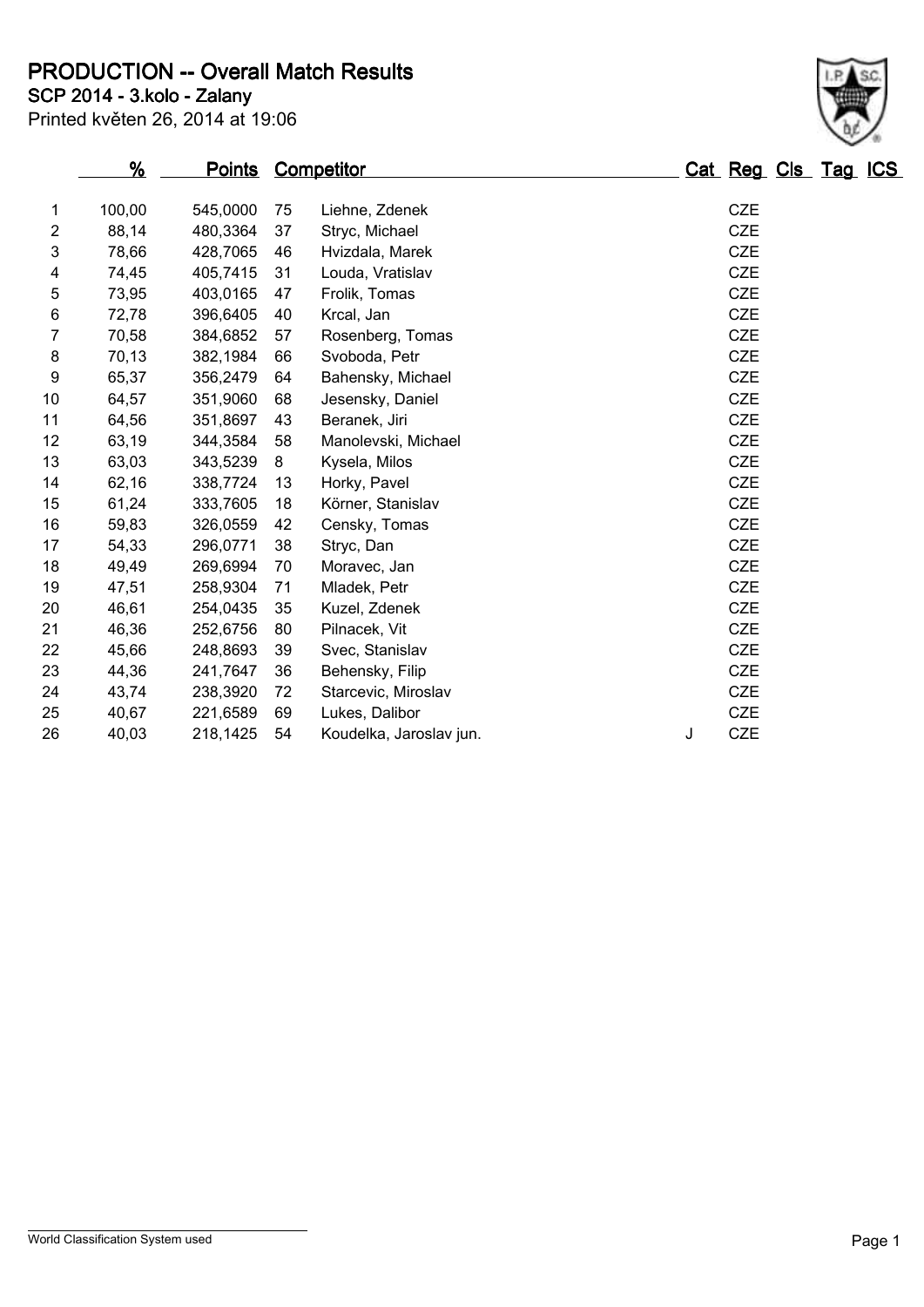**SCP 2014 - 3.kolo - Zalany REVOLVER -- Overall Match Results**

Printed květen 26, 2014 at 19:06

|                | %      | <b>Points</b> |     | <b>Competitor</b>  |   | Cat Reg Cls Tag ICS |  |
|----------------|--------|---------------|-----|--------------------|---|---------------------|--|
|                | 100,00 | 527.4810      | -55 | Barta, Ondrej      | S | <b>CZE</b>          |  |
| $\overline{2}$ | 94,98  | 500,9798      | 45  | Rossl, Karel       | S | <b>CZE</b>          |  |
| 3              | 87,09  | 459,3836      | 49  | Potuckova, Ludmila | S | <b>CZE</b>          |  |
| 4              | 82,94  | 437,4752      | -14 | Prepletany, Jan    | S | <b>CZE</b>          |  |
| 5              | 82,67  | 436,0825 5    |     | Stahl, Robert      |   | <b>CZE</b>          |  |
| 6              | 77,03  | 406,3232      | -53 | Koudelka, Jaroslav |   | <b>CZE</b>          |  |
|                | 50,89  | 268,4290      | -17 | Pojer, Lubomir     | S | <b>CZE</b>          |  |

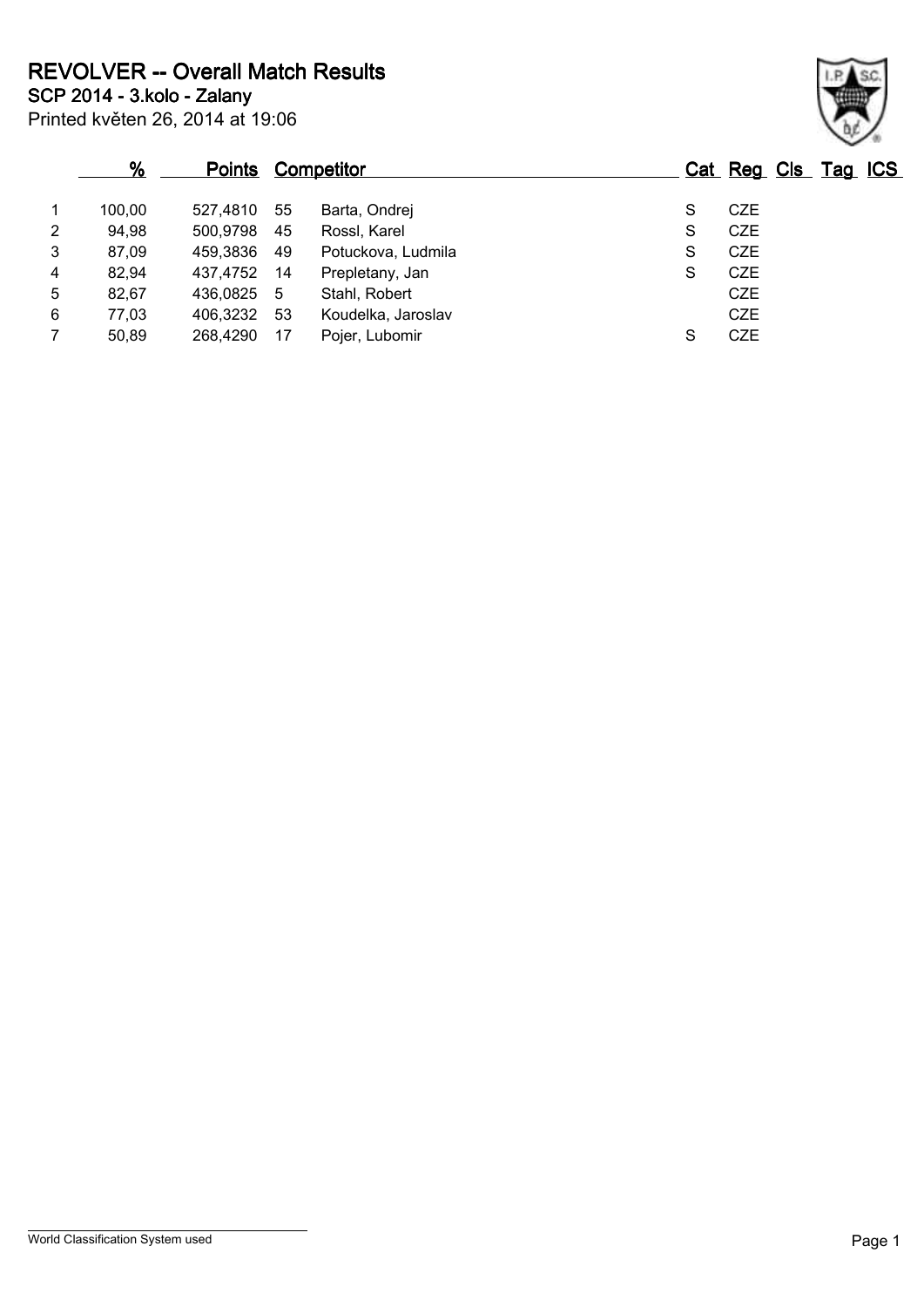**STANDARD -- Overall Match Results**

| Printed květen 26, 2014 at 19:06 |  |  |  |  |
|----------------------------------|--|--|--|--|
|----------------------------------|--|--|--|--|

## **SCP 2014 - 3.kolo - Zalany**

|    | <u>%</u> | <u>Points</u> |                | <b>Competitor</b>       |    | <u>Cat Reg Cls Tag ICS</u> |  |
|----|----------|---------------|----------------|-------------------------|----|----------------------------|--|
| 1  | 100,00   | 542,9213      | 28             | Potapenko, Evgeniy      |    | <b>RUS</b>                 |  |
| 2  | 84,99    | 461,4340      | 76             | Liehne, Jan             |    | <b>CZE</b>                 |  |
| 3  | 84,47    | 458,5802      | 48             | Koblasa, Bohumil        |    | CZE                        |  |
| 4  | 83,94    | 455,7146      | 27             | Kopylov, Alexey         |    | <b>RUS</b>                 |  |
| 5  | 83,01    | 450,6559      | 63             | Dvorak, Petr            |    | CZE                        |  |
| 6  | 80,39    | 436,4382      | 3              | Hotra, Tomas            |    | CZE                        |  |
| 7  | 79,68    | 432,5852      | 19             | Habasko, Mila           |    | CZE                        |  |
| 8  | 78,82    | 427,9470      | 61             | Macoun, Karel           |    | CZE                        |  |
| 9  | 74,86    | 406,4520      | 41             | Vomacka, Jaromir        |    | CZE                        |  |
| 10 | 74,07    | 402,1646      | 6              | Adam, Michal            |    | <b>CZE</b>                 |  |
| 11 | 72,17    | 391,8321      | 32             | Wilk, Ivo               | S  | CZE                        |  |
| 12 | 70,96    | 385,2315      | 51             | Holub, Vlastimil        |    | CZE                        |  |
| 13 | 70,06    | 380,3536      | 33             | Svoboda, Pavel          |    | CZE                        |  |
| 14 | 68,15    | 369,9846      | 78             | Liehne, Irena           | L  | CZE                        |  |
| 15 | 67,59    | 366,9791      | 81             | Kohn, Miroslav          | S  | CZE                        |  |
| 16 | 66,70    | 362,1036      | 10             | Prostredni, Jakub       |    | CZE                        |  |
| 17 | 66,32    | 360,0851      | 26             | Batek, Jaroslav         | S  | <b>CZE</b>                 |  |
| 18 | 65,86    | 357,5754      | 67             | Petrik, Martin          |    | CZE                        |  |
| 19 | 65,48    | 355,5037      | 62             | Volesak, Jan            |    | CZE                        |  |
| 20 | 65,47    | 355,4546      | 59             | Zeman, Marcel           |    | CZE                        |  |
| 21 | 64,94    | 352,5791      | 21             | Simek, Frantisek        | S  | CZE                        |  |
| 22 | 64,44    | 349,8439      | 4              | Paul, Petr              |    | CZE                        |  |
| 23 | 63,53    | 344,9437      | 79             | Cerny, Vaclav           |    | CZE                        |  |
| 24 | 63,42    | 344,2999      | 73             | Valasik, Petr           |    | CZE                        |  |
| 25 | 59,24    | 321,6389      | $\mathbf{1}$   | Frinta, Petr            |    | CZE                        |  |
| 26 | 58,44    | 317,2985      | 50             | Prusa, Libor            |    | <b>CZE</b>                 |  |
| 27 | 56,21    | 305,1876      | 24             | Zakostelecky, Frantisek | S  | CZE                        |  |
| 28 | 55,35    | 300,4976      | 52             | Hezky, Vitezslav        |    | CZE                        |  |
| 29 | 54,96    | 298,3721      | 23             | Vltavsky, Miroslav      | SS | <b>CZE</b>                 |  |
| 30 | 54,16    | 294,0408      | 74             | Matousek, Jiri          |    | <b>CZE</b>                 |  |
| 31 | 52,12    | 282,9523      | $\overline{2}$ | Volhejn, Ladislav       |    | <b>CZE</b>                 |  |
| 32 | 50,69    | 275,2264      | 77             | Liehne, Trener          | S  | <b>CZE</b>                 |  |
| 33 | 49,97    | 271,2920      | 34             | Kopriva, Petr           |    | <b>CZE</b>                 |  |
| 34 | 49,22    | 267,2337      | 12             | Horky, Tomas            |    | <b>CZE</b>                 |  |
| 35 | 47,31    | 256,8318      | 60             | Kraupner, Petr          | S  | <b>CZE</b>                 |  |
| 36 | 45,72    | 248,2247      | 56             | Kotrousova, Denisa      | J  | CZE                        |  |
| 37 | 44,06    | 239,2173      | 16             | Synek, Petr             |    | <b>CZE</b>                 |  |
| 38 | 43,20    | 234,5677      | 11             | Hradek, Martin          |    | <b>CZE</b>                 |  |
| 39 | 40,47    | 219,7311      | 25             | Naprstek, Martin        | SS | CZE                        |  |
|    |          |               |                |                         |    |                            |  |